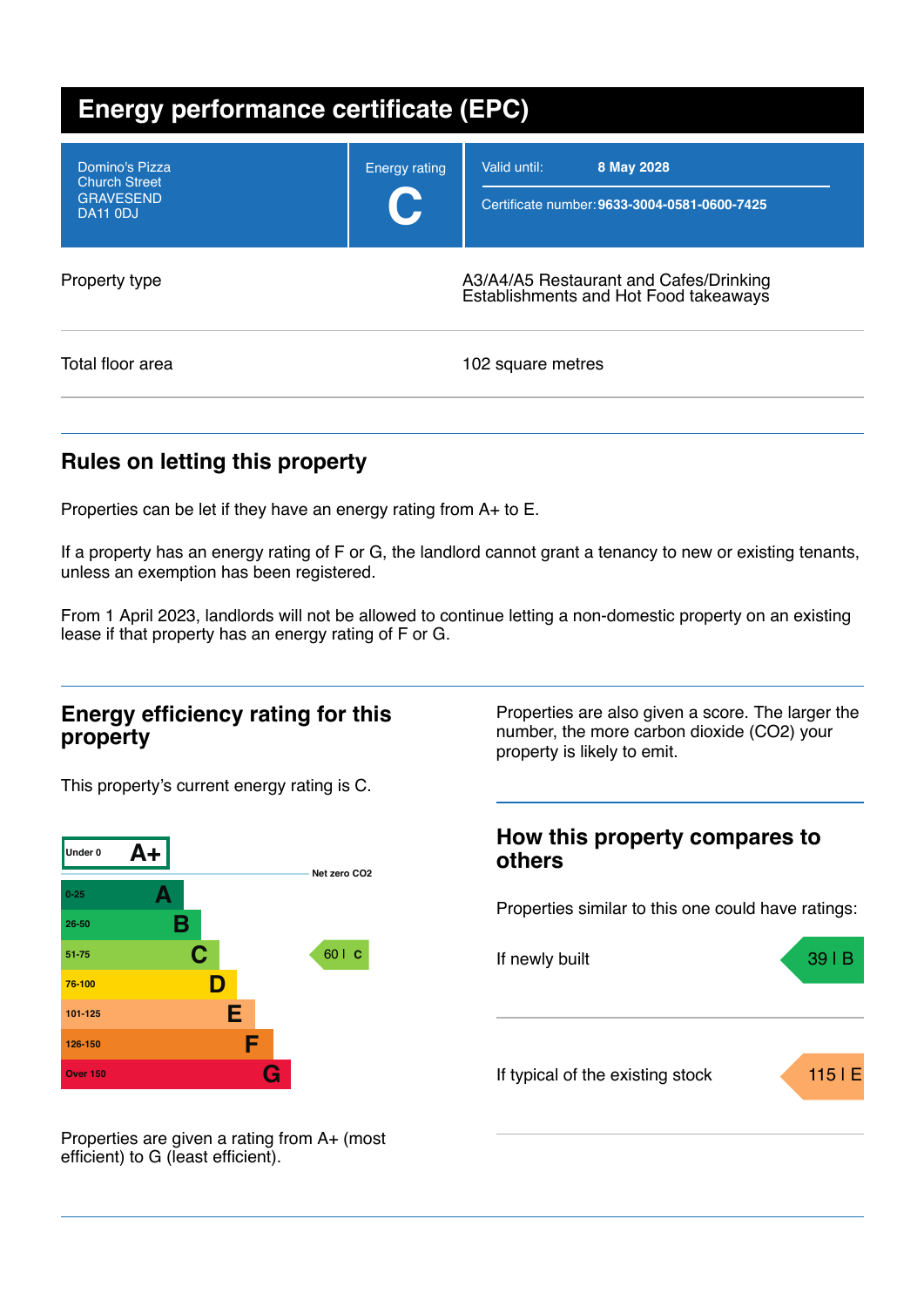# **Breakdown of this property's energy performance**

| Main heating fuel                          | <b>Grid Supplied Electricity</b> |
|--------------------------------------------|----------------------------------|
| <b>Building environment</b>                | Air Conditioning                 |
| Assessment level                           | 3                                |
| Building emission rate (kgCO2/m2 per year) | 159.95                           |
| Primary energy use (kWh/m2 per year)       | 946                              |
|                                            |                                  |

## **Recommendation report**

Guidance on improving the energy performance of this property can be found in the recommendation report [\(/energy-certificate/0760-0648-3519-3024-4006\)](https://find-energy-certificate.service.gov.uk/energy-certificate/0760-0648-3519-3024-4006).